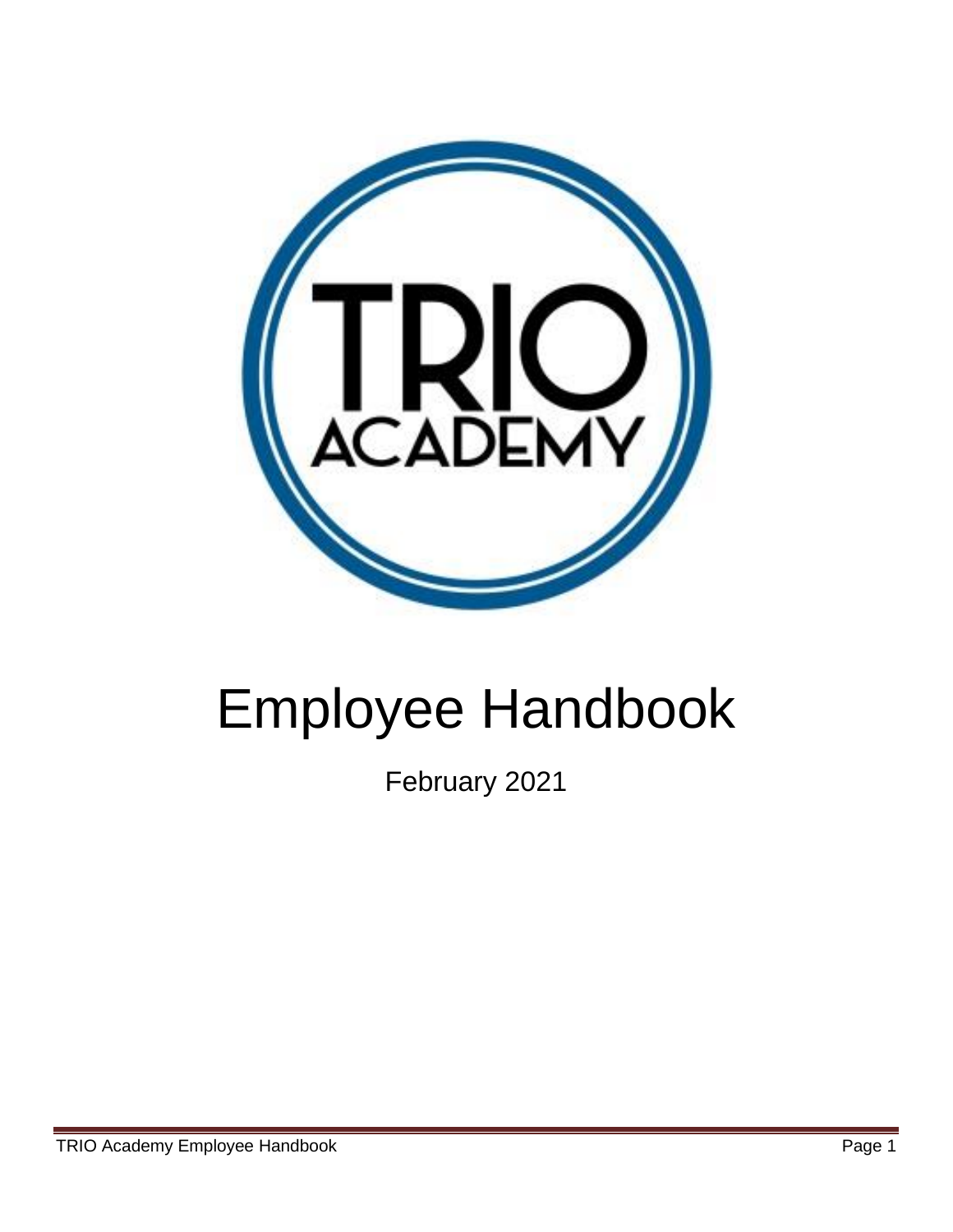# **Disclaimer**

Please take the time to review the policies, procedures, and information in this handbook as it will help you answer questions you may have regarding your employment. If the answer to your question is not found in this handbook, please contact one of the Directors.

Neither this handbook, nor any other verbal or written communication should be considered an agreement, contract of employment (express or implied), or a promise of treatment in any particular manner in any given situation. TRIO Academy employees are at-will, which permits the company or the employee to terminate the employment relationship at any time, for any reason, with or without cause or notice.

This handbook states only general company guidelines. The company may, at any time, in its sole discretion modify or vary from anything stated in this handbook, with or without notice, except for the rights of the parties to terminate employment at will. At-will employment may only be modified by an express written agreement signed by the employee and the Executive Director.

This handbook supersedes all prior handbooks.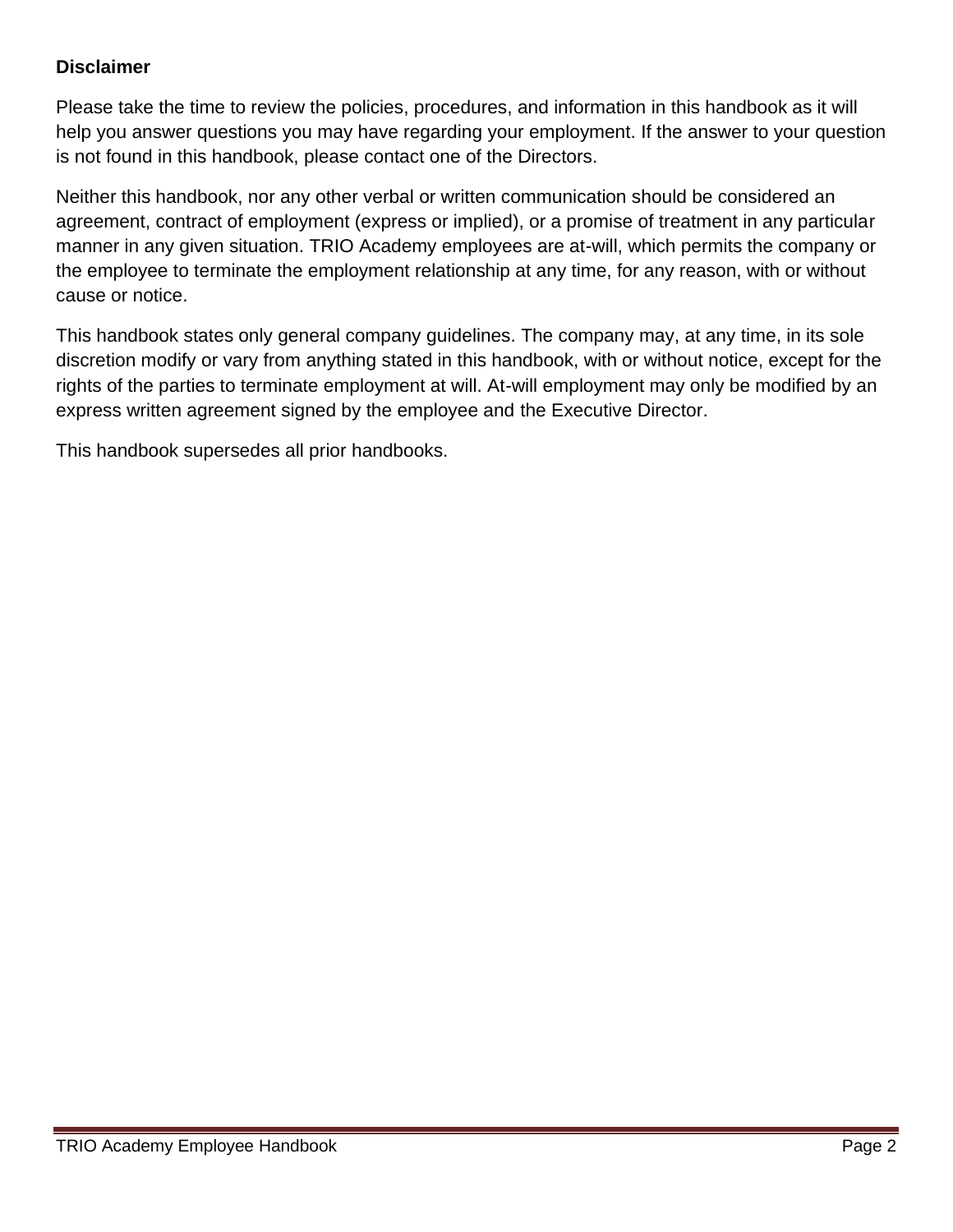Welcome to TRIO Academy! We are so happy you're here and we hope you are too. We strive to create a supportive and welcoming environment for everyone.

TRIO Academy works to create growth opportunities for staff by offering continued training and varying types of work – from children to teens. The work that we do with our clients can be challenging, but very rewarding. One of the perks of our center is having a wide range of therapists with unique strengths and areas of expertise. Please use this handbook to assist you with your career at TRIO Academy.

With warm hearts, we welcome you to TRIO Academy. We truly value each member of the TRIO team and acknowledge that it is our staff who make the difference in our clients' lives!

*Angela Wade, Executive Director*

## **HISTORY OF TRIO ACADEMY**

TRIO Academy was founded in August 2018 to meet the growing need for center-based services for children and teens in the Fox Valley.

#### **Who We Are**

Our staff are well-trained Technicians, Behavior Treatment Technicians, and Board-Certified Behavior Analysts who are dedicated to educating and nurturing individuals with autism and other developmental disorders. TRIO staff are trained in the principles of Behavior Analysis as well as other techniques for assisting and teaching our clients.

#### **What We Do**

At TRIO Academy, we provide individualized training and support to individuals with autism and other developmental disabilities. We use the principles of Applied Behavior Analysis to maximize skill growth while decreasing barriers to learning.

#### **How We Do It**

In order to achieve the best possible outcomes, we use the principles of Applied Behavior Analysis to develop individualized treatment goals and address challenging behavior. With each client, we conduct state-of-the-art assessments to examine the specific functions of challenging behaviors and create individualized programs based on the individual need. We implement data collection systems to monitor changes and progress in order to make necessary changes to program modification.

We believe in treating the "whole person" which includes any relevant caregivers as well as the community and we accomplish this by providing community-based education.

#### **Mission**

We strive to educate and nurture the individual and community using principles of Applied Behavior Analysis to assist individuals in creating best possible outcomes for their lives.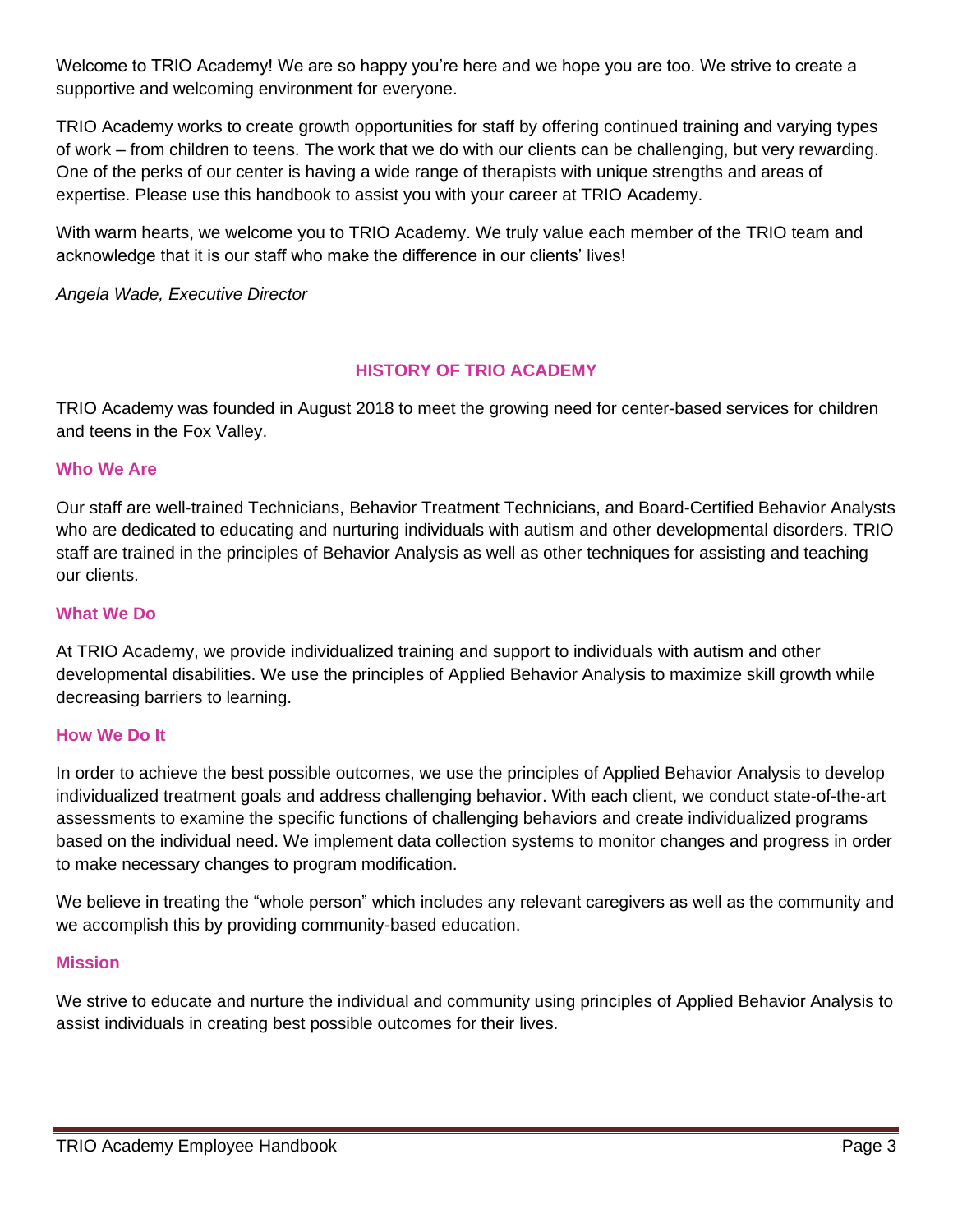#### **Values**

We use a person-centered, individualized approach to treatment. We treat all individuals, staff and clients, with respect and dignity. We take pride in providing high-quality, effective programming to help clients gain skills in all areas of their lives.

#### **Service Areas & Clients**

Our services are broken down into three areas, generally based on age. Within each age group, there are several different skill areas.

- Children's services- ages 2-5
	- o Early Start Denver Model (ESDM)
	- o Applied Behavior Analysis (ABA) therapy
- Children's services- ages 5-12
	- o Applied Behavior Analysis (ABA) therapy
	- o Daily living skills
	- o Social skills
	- o Child care/respite
- Teen & Young Adult services- ages 13-17 years old
	- o Mentoring
	- o Daily living skills
	- o Social skills

We also provide community resources such as autism education, behavior consultation, school support, graduate student training, and parent training.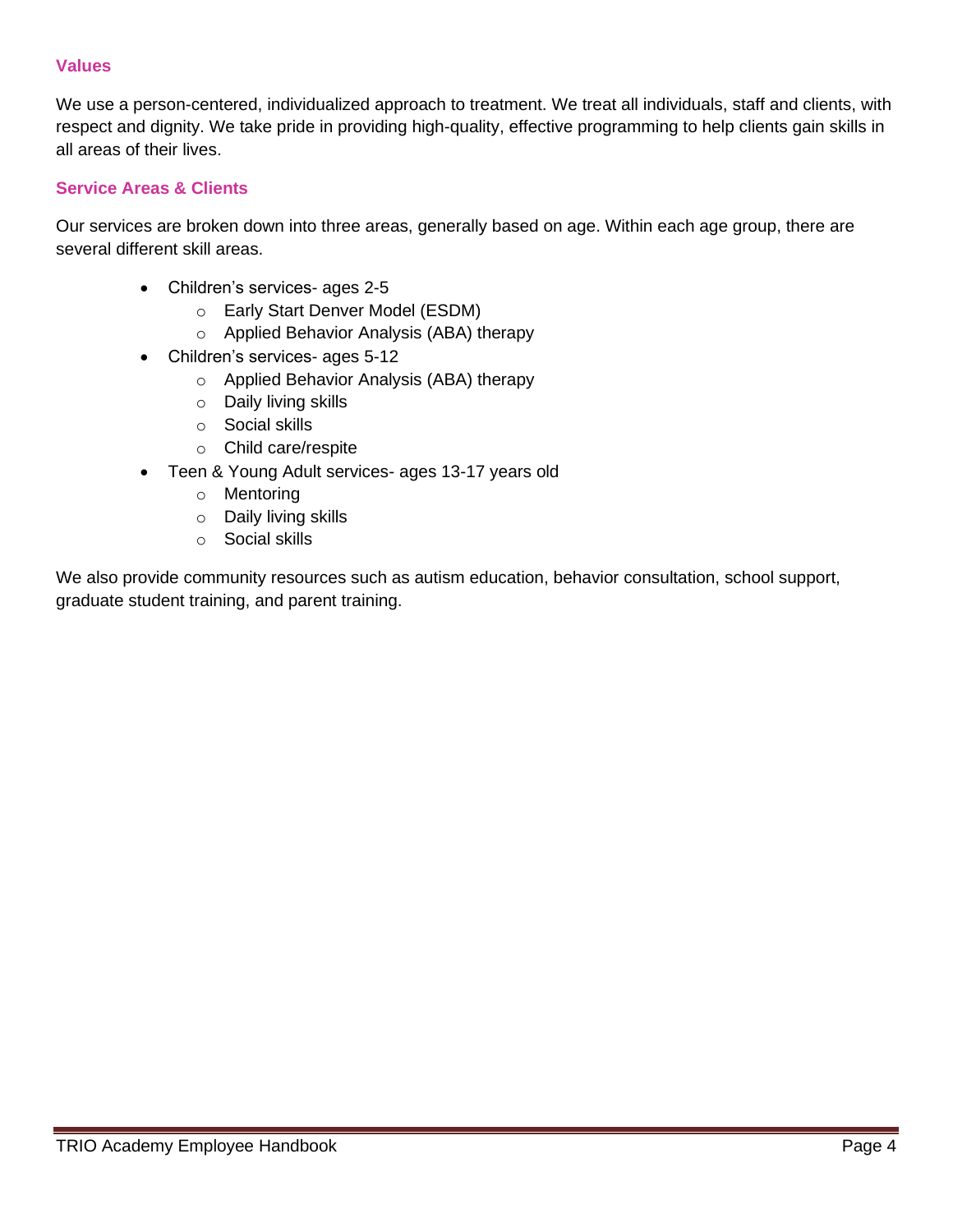#### **PART 1 – GOVERNING PRINCIPLES OF EMPLOYMENT**

#### **1.1 Equal Opportunity Employment**

TRIO Academy is an Equal Opportunity Employer that does not discriminate on the basis of actual or perceived race, color, religion, alienage or national origin, ancestry, citizenship status, age, disability or handicap, sex, marital status, veteran status, sexual orientation, genetic information, arrest record or any other characteristic protected by applicable federal, state, or local laws. Our management team is dedicated to this policy with respect to recruitment, hiring, placement, promotion, transfer, training, compensation, benefits, employee activities, and general treatment during employment.

TRIO Academy will attempt to make all reasonable accommodations to any known physical or mental limitations of qualified employees with disabilities unless the accommodation would impose an undue hardship on the operation of the business. Please inform the Director if you wish to request such accommodations.

Any employees with questions or concerns regarding employment opportunities are encouraged to bring these issues to the attention of the Director. The company will not allow any form of retaliation against individuals who raise issues of equal employment opportunity. To ensure our workplace is free of artificial barriers, violation of this policy will lead to discipline, up to and including termination. All employees must cooperate with all investigations.

#### **1.2 Non-Harassment & Sexual Harassment**

TRIO Academy prohibits intentional or unintentional harassment of any individual by another person on the basis of any protected classification including, but not limited to, race, color, national origin, disability, religion, marital status, veteran status, sexual orientation or age. The purpose of the non-harassment policy is to ensure that while in the workplace no one harasses another individual, not to regulate TRIO employees' personal morality.

TRIO Academy prohibits harassment of any employee by any supervisor, employee, client, or vendor on the basis of sex or gender. This sexual harassment policy is to ensure that all employees are free from sexual harassment, not to regulate personal morality within the company. Because it is difficult to define and describe all types of sexual harassment, some examples include unwelcome sexual advances, requests for sexual favors, obscene gestures, displaying sexually graphic magazines, calendars/posters, sending sexually explicit e-mails, texts, and other verbal or physical conduct of a sexual nature, such as uninvited touching of a sexual nature or sexually related comments. In certain situations, improper conduct could also include sexual joking, vulgar or offensive conversation or jokes, commenting about an employee's physical appearance, conversation about your own or someone else's sex life, or teasing or other conduct directed toward a person because of his or her gender which is sufficiently severe or pervasive to create an unprofessional and hostile working environment.

If you feel you have been subjected to behavior that violates this policy, you should immediately report the incident to your supervisor. If you are unable to reach this person or there is not satisfactory response within five (5) business days after reporting any perceived harassment incident, please contact the Director. If the person toward whom the complaint is directed is your supervisor or one of the Director, you should contact any higher-level Supervisor. Every report of perceived harassment will be fully investigated, and corrective action will be taken where appropriate. Violation of this policy will result in disciplinary action, up to and including discharge. All complaints will be kept confidential to the extent possible, but confidentiality cannot be guaranteed. In addition, the company will not allow any form of retaliation against the individuals who report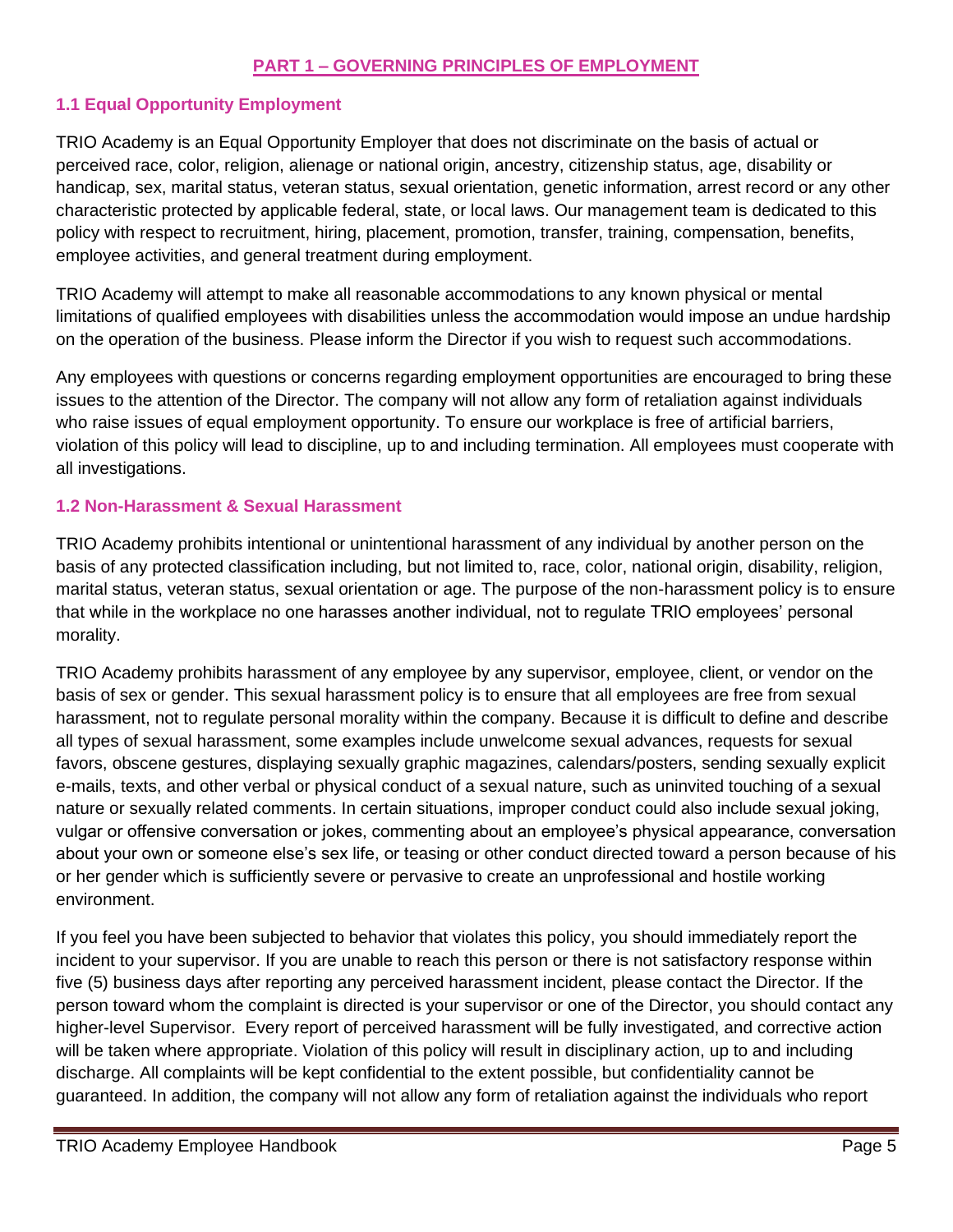unwelcome conduct to management or who cooperate in the investigations of such reports in accordance with this policy. Employees who make complaints in bad faith may be subject to disciplinary action up to an including discharge. All employees must cooperate with all investigations.

# **1.3 Drug and Alcohol-Free Workplace**

TRIO Academy is a workplace free from drugs and alcohol in order to provide a safe, healthy, and productive work environment for our employees and others, to protect company property, and to ensure efficient operations. This policy applies to all employees and other individuals who work for the company.

The unlawful or unauthorized use, abuse, solicitations, theft, possession, transfer, purchase, sale, or distribution of controlled substances, drug paraphernalia, or alcohol anywhere on the company property, while on company business (whether or not on company property), or while representing the company is strictly prohibited. Employees and other individuals who work for TRIO are also prohibited from reporting to work or working while they are using or under the influence of alcohol or any controlled substances, with the exception of someone under the care of a licensed medical practitioner and the licensed medical practitioner authorized the employee or individual to report to work. This restriction does not apply to responsible drinking of alcohol at business meetings and related social outings.

Violations of this policy will result in disciplinary action up to and including discharge.

The company maintains a policy of non-discrimination and will attempt to make reasonable accommodations to assist individuals recovering from substance and alcohol dependencies and those who have a medical history which reflects treatment for substance abuse conditions. We encourage employees to seek assistance before their substance abuse or alcohol misuse renders them unable to perform the essential job duties or jeopardizes the health and safety of themselves or any company employee.

## **1.4 Workplace Violence**

TRIO Academy endeavors to have a safe workplace. The purpose of this policy is to minimize the risk of personal injury to employees and damage to company and personal property.

We discourage your from engaging in any physical confrontation with a violent or potentially violent individual. We expect and encourage you to exercise reasonable judgement in identifying potentially dangerous situations.

Mental health experts state that before engaging in acts of violence, troubled individuals often exhibit one or more of the following behaviors or signals:

- over-resentment,
- anger and hostility,
- extreme agitation,
- making ominous threats such as bad things will happen to a particular person,
- sudden and significant decline in work performance,
- irresponsible, irrational, intimidating, aggressive, or otherwise inappropriate behavior,
- reacting to questions with an antagonistic or overly negative response,
- discussing weapons and their use and/or displaying weapons in the workplace,
- overreacting or reacting harshly to changes in the company policies and procedures,
- obsession with co-worker or supervisor,
- attempts to sabotage the work or equipment of a co-worker,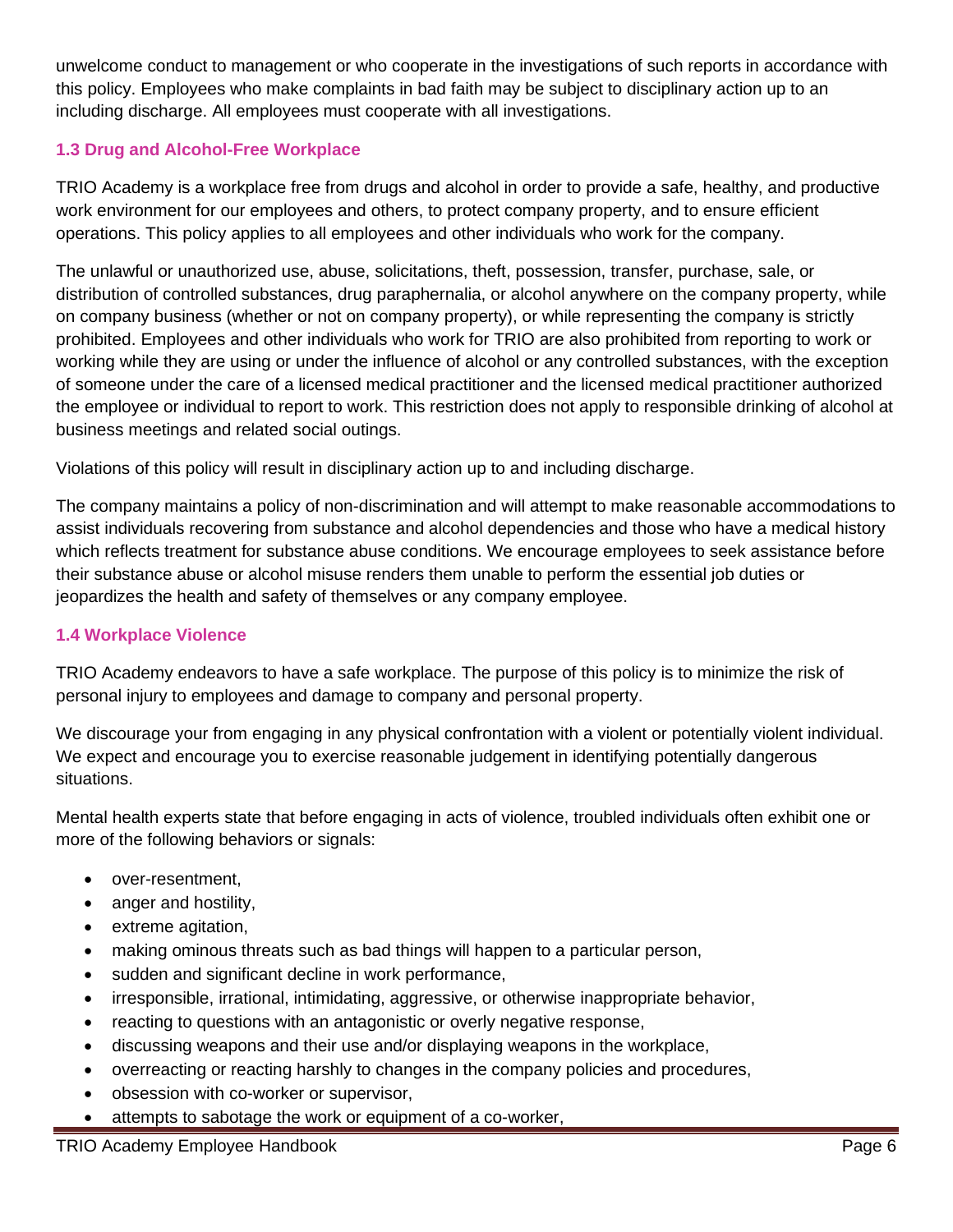- blaming others for mistakes,
- demonstrating a tendency to behave and react irrationally.

# **1.5 Procedures for Reporting a Threat**

All potentially dangerous situations, including threats by co-workers, should be reported immediately to any member of management with whom you feel comfortable. Reports of threats will remain confidential to the extent that maintaining confidentiality does not impede our ability to investigate and respond to the complaint. All threats will be properly investigated. All employees must cooperate with all investigations. No employee will be subjected to retaliation, intimidation, or disciplinary action as a result of reporting a threat in good faith under this policy.

After investigation it is determined that someone violated this policy, the company will take quick and appropriate corrective action.

If you are the recipient of a threat from someone outside the workplace, please follow the above steps. TRIO Academy strives to take effective measures to protect everyone from the treat of a violent act by an employee or by anyone else.

# **PART 2: OPERATIONAL POLICIES**

## **2.1 Employee Classifications**

For the purposes of this handbook, all employees fall within one of the classifications below. In addition to the classifications below, employees are categorized as "exempt" or "non-exempt" for the purposes of federal and state wage and hour laws. Employees classified as exempt do not receive overtime pay and they generally receive the same weekly salary regardless of the hours worked. You will be informed of your classifications upon hire and informed of any changes to that classification.

FULL-TIME employees: Employees who regularly work at least 32 hours per per week who are not hired on a short-term basis. For the purposes of qualification for the HRA program and paid holidays, a FULL-TIME hourly employee must work an average of 32 hours/week for 4 consecutive months.

PART-TIME employees: Employees who regularly work less than 32 hours per week who are not hired on a short-term basis

SHORT-TERM employees: Employees who are hired for a specific short-term project or on a short-term contact, per diem, or temporary basis. Short-term employees are generally not eligible for company benefits, but are able to receive statutory benefits

## **2.2 Your Employment Record**

All employee information, including address and phone number are kept in your employee file. Behavior Analysts are responsible for providing a copy of his/her Wisconsin State License and BACB Certificate prior to providing services as a Behavior Analyst at TRIO Academy.

Please keep your employee file up to date by informing the Director of any changes. In addition, inform the Director of any specialized training or skills that you may attain in the future, as well as any changes to any required visas. Unreported changes of address, marital status, etc can affect your withholding tax and benefit coverage. Lastly, it is important to keep your emergency contacts up to date in the event of an emergency.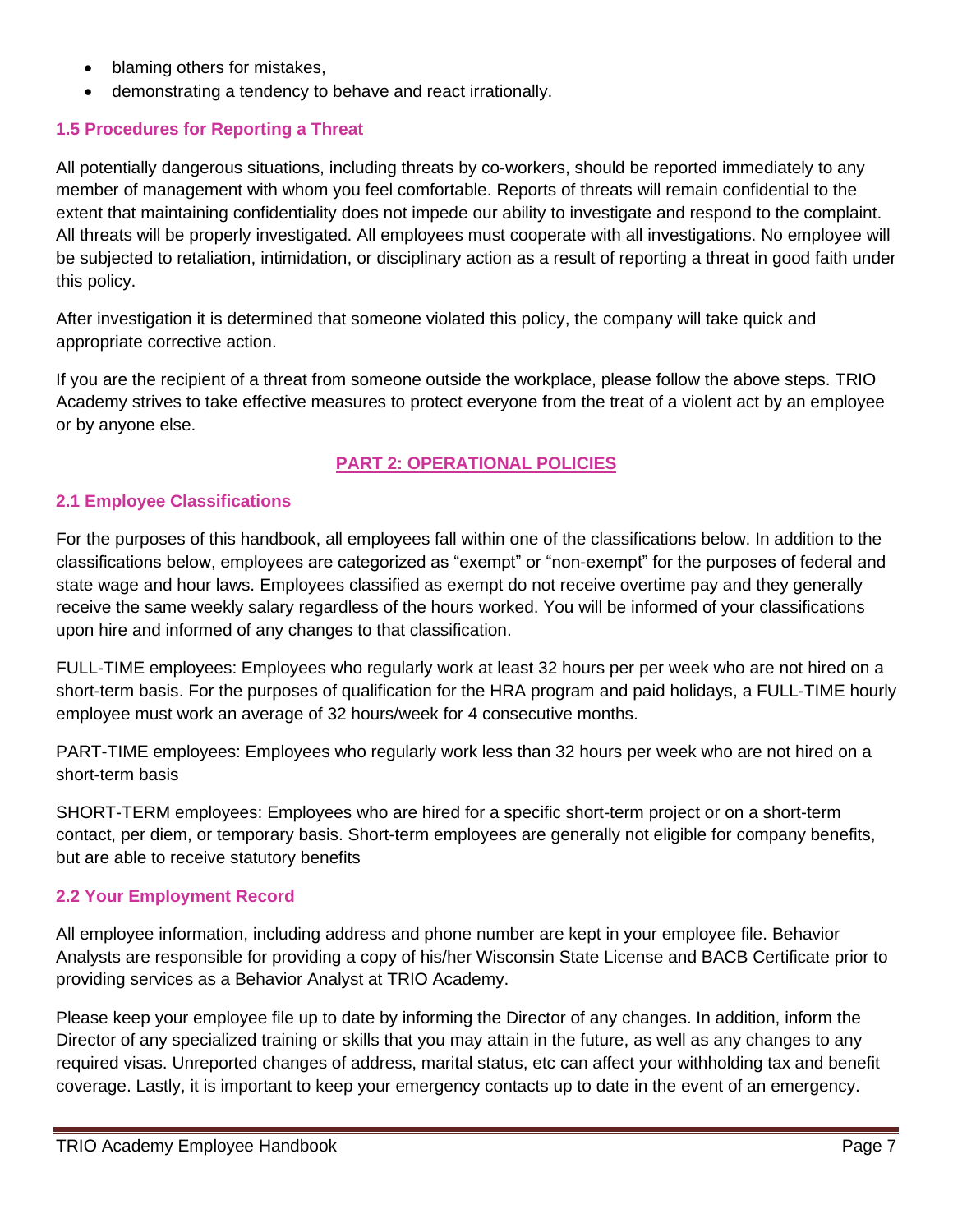#### **2.3 Working Hours and Schedule**

TRIO Academy is open for business from 8:00am to 6:00pm, Monday through Friday. These may vary during holidays and summer. You are given your schedule and expected to begin and end work according to the schedule. To accommodate the needs of the business, your schedule can be changed from time to time, either on a short-term or long-term basis. Schedules are completed on a trimester basis: September-December, January (winterim), February-June, and June-August. Employees will be given meal and break periods as required by law.

#### **2.4 Timekeeping Procedures**

Employees must record their actual time worked for payroll and benefit purposes. Non-exempt employees must record the time worked on forms/software as prescribed by management.

Falsifying, altering, or tampering with time records is strictly prohibited and will result in disciplinary action up to and including termination.

Employees are required to inform management of any alterations to scheduled appointments.

It is your responsibility to submit the time record by Monday of the week of payday. Any errors in your time record should be reported immediately to payroll management who will attempt to correct valid errors.

#### **2.5 Overtime**

Periodically TRIO Academy may experience times where extra work is required of staff. Your supervisor is responsible for monitoring business activity and requesting overtime work if necessary. Every effort will be made to provide you with adequate notice of these situations.

Any non-exempt employee who works in excess of forty (40) hours per week will be compensated at the rate of one and one-half times (1.5) his/her normal hourly wage unless otherwise required by law.

*Employees must receive authorization from management prior to working overtime hours.*

## **2.6 Safe Harbor Policy for Exempt Employees**

TRIO Academy strives to accurately compensate employees in accordance with all applicable state and federal laws. You must review your pay stub promptly to ensure that you were properly paid and no improper deductions were made.

If you are classified as exempt, you will receive a salary which is intended to compensate you for all hours you may work at TRIO Academy. Your salary will be determined at the time of hire or when you become classified as an exempt employee. While your salary may be reviewed and changed from time to time, such as during a salary review, the salary will be a predetermined amount that will not be subject to deductions for variations in the quantity or quality of the work you perform.

Under federal and state law, your salary is subject to certain deductions. For example, unless state law requires otherwise, your salary can be reduced for the following reasons:

- Full-day disciplinary suspensions for infractions of our written policies and procedures
- Family and Medical leave absences (either full- or partial-day absenses)
- To offset amounts received as payment for jury and witness fees or military pay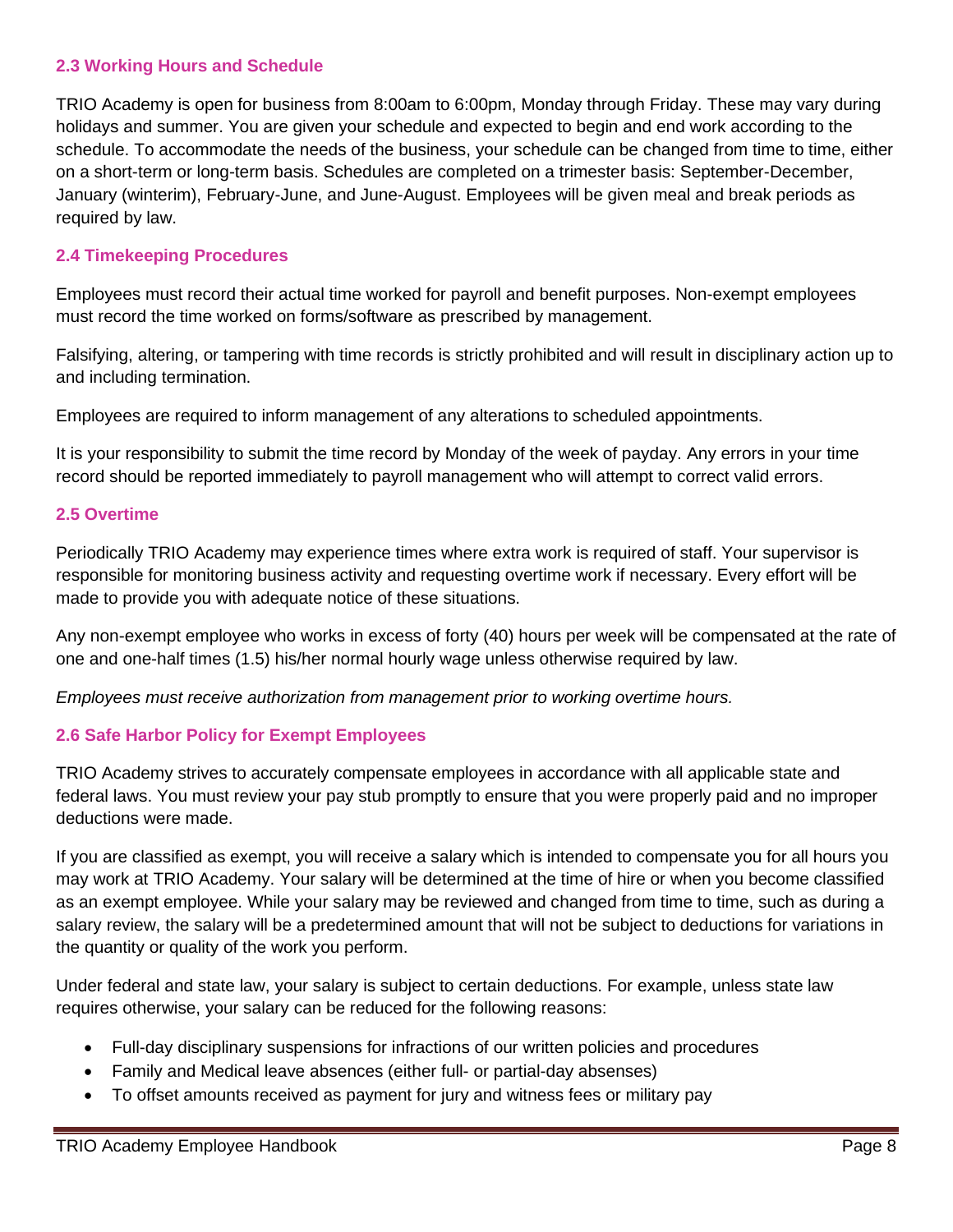- The first or last week of employment in the event you work less than a full week
- Any full workweek in which you do not perform any work

Your salary may also be reduced for other types of deductions such as your portion of health, dental, or life insurance premiums, federal or local taxes, social security, or voluntary contributions to a 401(k) or pension plan.

In any workweek in which you performed any work, your salary will not be reduced for any of the following reasons:

- Partial day absences for personal reasons, sickness, or disability
- Your absence on a day because your employer decided to close a facility on a scheduled work day
- Absences for jury duty, attendance as a witness, or military leave
- Any other deductions prohibited by state or federal law

Unless state law provides otherwise, deductions may be made to your accrued leave for full- or partial-day absences for personal reasons, sickness, or disability.

If you feel you have received improper deductions on a paycheck, please report this incident immediately to your supervisor. If the supervisor is unavailable, you believe it would be inappropriate to contact that person, or you have not received a prompt reply, you should immediately contact one of the Directors or any other supervisor with whom you are comfortable.

# **2.6 Your Paycheck**

You will be paid biweekly while you are employed at TRIO Academy.

Your payroll stub lists deductions made from your gross earnings. By law, TRIO Academy is required to make deductions for Social Security, federal income tax and any other appropriate taxes. These required deductions may also include any court-ordered garnishments. Your payroll stub will distinguish between your regular pay, received, and any overtime pay received.

If you feel there has been an error in your pay, bring the concern to Angela Wade, Executive Director immediately so the company can resolve the matter as quickly as possible.

Your paycheck will be given only to you, unless you request that it be mailed or authorize in writing for another person to accept your check on your behalf.

## **2.7 Performance Reviews & Pay Raises**

At a minimum, performance reviews will be held for each employee on an annual basis. However, depending on your position and classification, these reviews may be held more frequently. A positive performance evaluation does not guarantee a promotion, increase in pay or salary, or continued employment. Compensation increases, promotions, transfers, demotions, and position assignments are determined by, and at the discretion of management. Raises will be determined based on longevity with TRIO Academy, performance, and overall team support. Annual raises or promotion increases in pay may differ from employee to employee based on several factors. Please discuss concerns or questions with Angela Wade.

In addition to formal performance reviews, TRIO Academy provides feedback on a regular basis that will be recorded as information to be used in an annual performance review. This frequent feedback is intended to encourage skill growth and ensure quality treatment.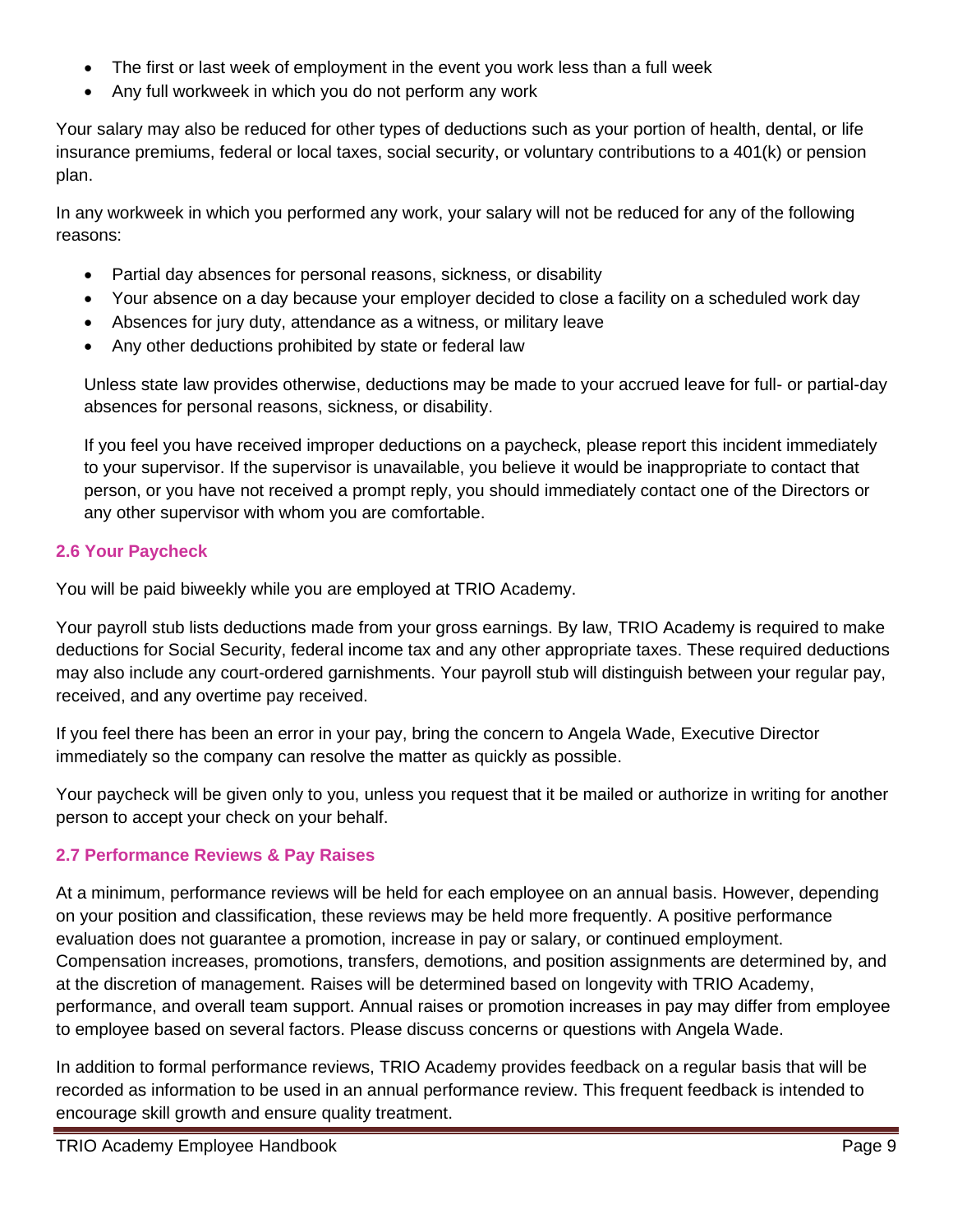#### **Technician Advancement Opportunities**

All Technician staff will receive semi-annual reviews with a supervisor (Behavior Treatment Therapist, BCBA, or Director). These reviews are intended to provide formal feedback, in addition to feedback and training received throughout the Technician's workday. The review will also function as a goal-setting opportunity. Raises of up to 25 cents will be determined based on job performance and support of TRIO Academy's team culture. Team culture includes behaviors such as supporting teammates, interacting professionally and appropriately with coworkers and supervisors, attendance/punctuality, and willingness to help.

- Entry Technician must be 18 years old, have a valid driver's license and transportation, and pass a criminal background check. Initial training will be paid at a rate of \$11.00 per hour. Following training, Technician pay is \$13.00 per hour.
- After 6 months or 450 hours, Technicians may choose to complete Registered Behavior Technician (RBT) training. If the Technician successfully passes the RBT certification exam, the hourly rate of pay is \$14.00. The RBT will be reimbursed for the exam as follows: \$50 at 6 months post-RBT exam and \$50 at 12 months post-RBT exam if still employed at TRIO Academy.
- Intern positions will be intermittently available and posted. Qualifications include 1,700 hours and RBT OR 1,500 hours and Bachelor's degree. This position is an intermediate position for those interested in becoming a Behavior Therapist in the future with TRIO Academy. The rate of pay for the Intern position starts at \$15.00 per hour.
- Behavior Therapist positions will be intermittently available and posted. A Behavior Therapist must have a Bachelor's degree and at least 2,000 hours delivering ABA treatment. This position is salaried and is bonus-eligible.

## **2.8 Record Retention**

TRIO Academy has the responsibility of preserving information relating to litigation, audits, and investigations. Failure of the employees to follow this policy can result in possible civil and criminal sanctions against the company and its employees, as well as possible disciplinary action against responsible individuals (up to and including termination of employment). Each employee is obligated to contact one of the Directors to inform them of potential or actual litigation, external audit, investigation, or similar proceeding involving the company that may have an impact on record retention protocols.

**Behavior Analysts must maintain their billing notes in files that belong to the company. Behavior Analysts and Behavior Treatment Therapists are responsible for organizing and maintaining technician session notes in appropriate files. All notes, digital and paper, are considered company property and therefore must be given to Directors upon termination.**

# **PART 3: BENEFITS**

## **3.1 Benefits Overview**

TRIO Academy provides quality working conditions and competitive pay to all employees. TRIO Academy also provides a combination of supplemental benefits to all eligible employees. These benefits and policies will be under constant review to better meet your present and future needs. This section of the handbook outlines the benefit programs that TRIO Academy provides for you and your family. The information is intended to serve only as a guideline.

TRIO Academy (including the officers and administrators who are responsible for administering the plans) retains full discretionary authority to interpret the terms of the plans, including full discretionary authority with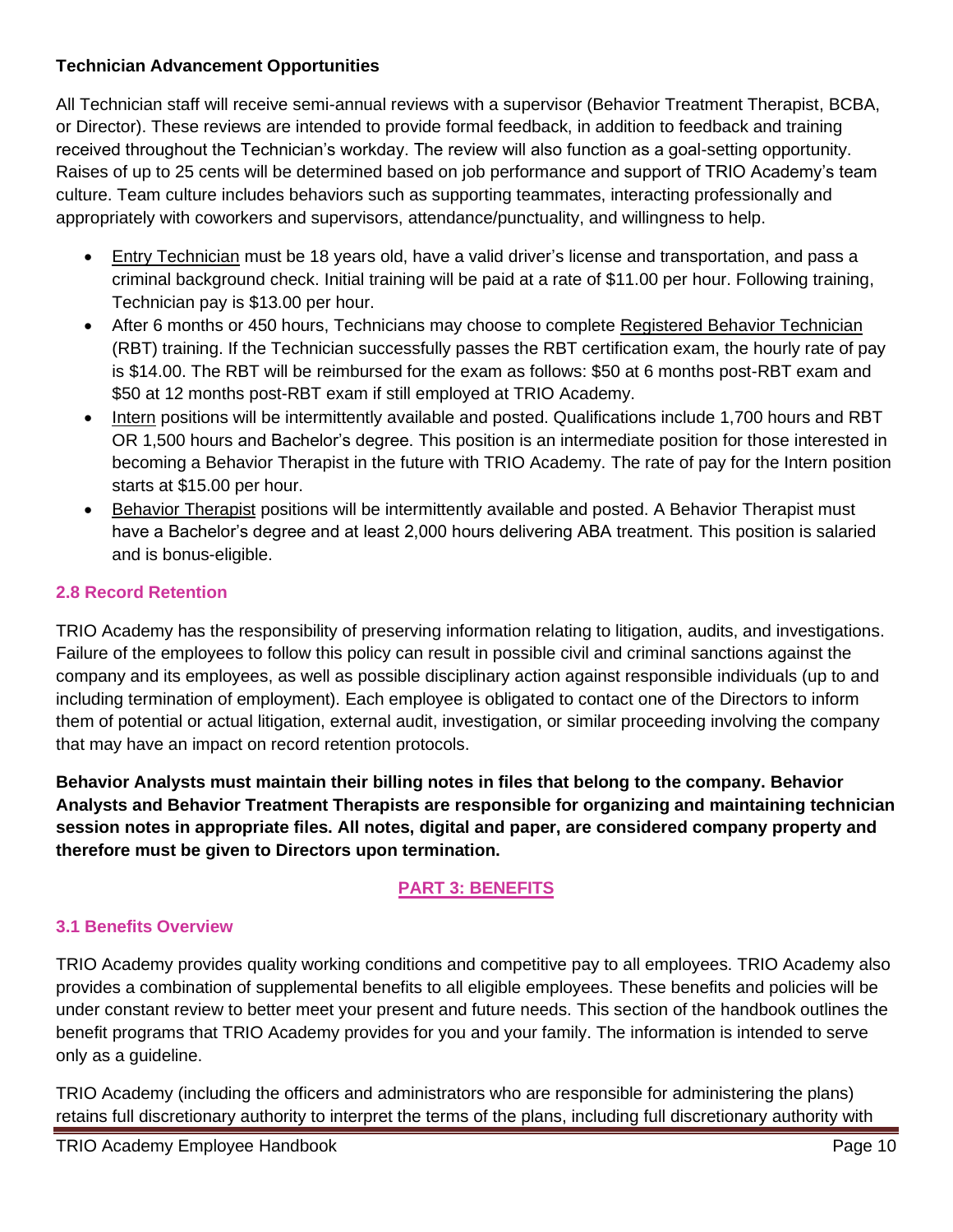regard to administrative situations arising in association with the plans and all issues concerning benefit terms, eligibility, and entitlement.

# **3.2 Workers' Compensation**

Injuries received while you are working (either in the center or in the community) are covered by our Workers' Compensation Insurance Policy. This is provided at no cost to you. If you are injured while working, no matter how slightly, immediately report the incident to your supervisor. Failure to follow company procedures may affect your ability to receive Workers' Compensation benefits.

This is a monetary benefit and NOT a leave of absence entitlement. Employees who miss work due to a workplace injury must also request a formal leave of absence. The Leave of Absence section of this handbook provides more information.

# **3.3 Jury Duty Leave**

All employees will be allowed time off to serve on jury duty when summoned to do so. However, you are responsible for providing the company proper notice of your request to perform jury duty with your verification of service, as well as an estimation of the expected length of your jury duty service. You are required to report to work for the majority of the day if not excused by the court. If the required absence presents a serious conflict for management, you may be asked to try to postpone your jury duty. Employees on jury duty leave will not be paid for their jury duty service unless required by state law. However, exempt employees will be paid their full salary for any week in which they perform any work for the company.

## **3.4 Voting Leave**

All efforts should be made to participate in voting activities prior to or after your work day. In the event that an employee does not have sufficient time outside of working hours to vote, the employee may take off enough working time to vote. Such time will be paid if required by state law. When possible, your supervisor should receive at least two (2) days notice.

## **3.5 Health-Reimbursement Account**

Full-time hourly employees (with 32+ hours of availability and fully scheduled- summer schedule not included) are eligible for a health-reimbursement account (HRA) with up to \$150 employer contributions monthly. Salaried employees are eligible one full month after employment begins. Employees with 20-29 hours of availability and fully scheduled (summer not included) can receive up to \$75 employer contributions monthly. Employees must provide proof of health insurance (private or through Marketplace) to be eligible. HRA can be used to reimburse health insurance premiums, deductible amounts, copays/coinsurance, and other medical expenses.

## **3.6 Paid Time Off/Holidays**

All part and full-time employees are eligible for paid time off. Paid leave will be earned based on hours worked at a rate of 1 hour earned per 40 hours worked. PTO can be used for sick, vacation, or personal leave and must be approved within the pay period to be paid on the current paycheck. No retro-checks will be paid for PTO in a previous pay period. All employees may rollover up to 2 days (16 hours) of PTO from year to year. Salaried employees receive two (2) weeks of PTO to be used for sick, vacation, and personal pay. One week can be rolled over from year to year. Increases in PTO for salaried employees will be determined at annual reviews and will be based on longevity and performance with TRIO Academy.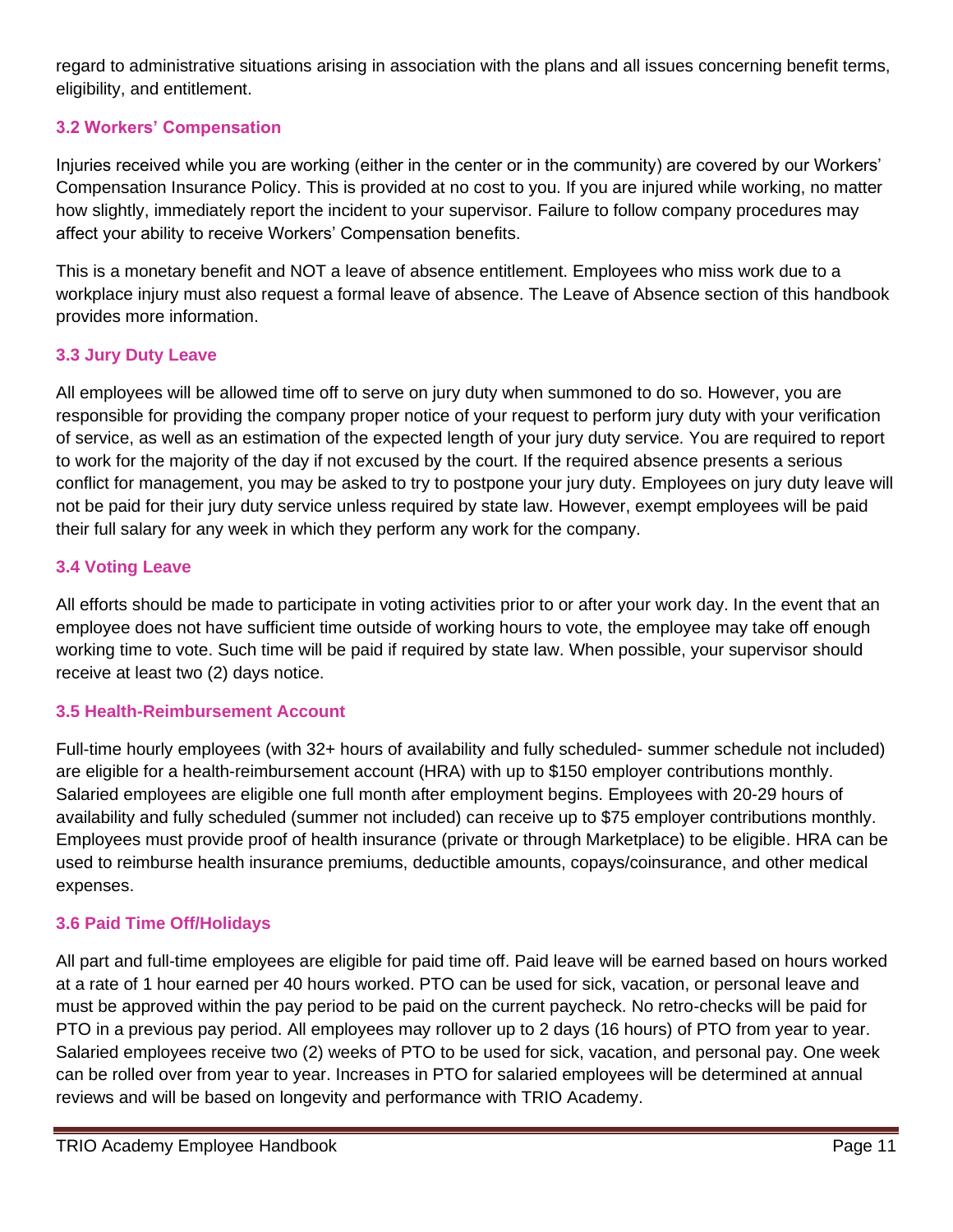All hourly employees are assigned one-on-one with a child, therefore excessive requests off can cause significant disruption in a child's schedule, routine, and success. Full time hourly employees (32+ hours for 4 consecutive months) are guaranteed at least 5 approved days off per 6-month period (January to June, July to December). Part time hourly employees (less than 32+ hours per week) are guaranteed 3 approved days off per 6-month period. Excessive requests off may be denied. Approved days off may be unpaid or paid based on employee's available and earned paid time off.

Requests for time off **must be made 2 weeks in advance of the date to be considered for approval.** Requests made less than 2 weeks in advance will not be approved and the employee is required to find necessary coverage within the child's approved team or work their scheduled shift.

PTO will not be paid out in the event of termination or resignation, unless arranged between Angela Wade and the employee as a part of a severance package.

All full-time employees (32 hrs average for 4+ months- summer not included) will be paid up to 8 hours if the following holidays falls on a weekday or if TRIO Academy closes in observance of any the holidays below if they fall on a weekend:

- New Year's Day
- Memorial Day
- Fourth of July
- Labor Day
- **Thanksgiving**
- Christmas Eve
- Christmas Day

## **3.7 SIMPLE IRA Retirement**

All employees are eligible for enrollment in a SIMPLE IRA retirement savings plan with TRIO Academy after 6 months of employment. TRIO Academy will match the employee's contribution to the IRA up to 3% of the employee's annual compensation.

# **PART 4: LEAVES OF ABSENCE**

#### **4.1 Medical Leave**

Full-time employees are eligible for unpaid medical leave after one year of employment. Disability leave due to non-occupational illness or injury or pregnancy-related disability is not to exceed 8 weeks in a rolling 12-month period. Extensions may be given for exceptional circumstances and be made on a case-by-case basis.

Granting this leave prior to the completion of the eligibility period and/or beyond the maximum period stated above may be required as a reasonable accommodation in accordance with the Americans Disability Act.

Employees requesting leave must notify the Owner and provide written notice of the disability, including a doctor's note stating the nature of the disability and expected date to return to work as soon as possible.

If applicable, employees must use earned but unused paid vacation, personal days, and sick days. All paid time off, including holidays, will be suspended during approved medical leave.

When you are able to return to work, we ask for at least one (1) week notice if possible along with a doctor's note stating that you are medically able to return to the normal essential duties of your position.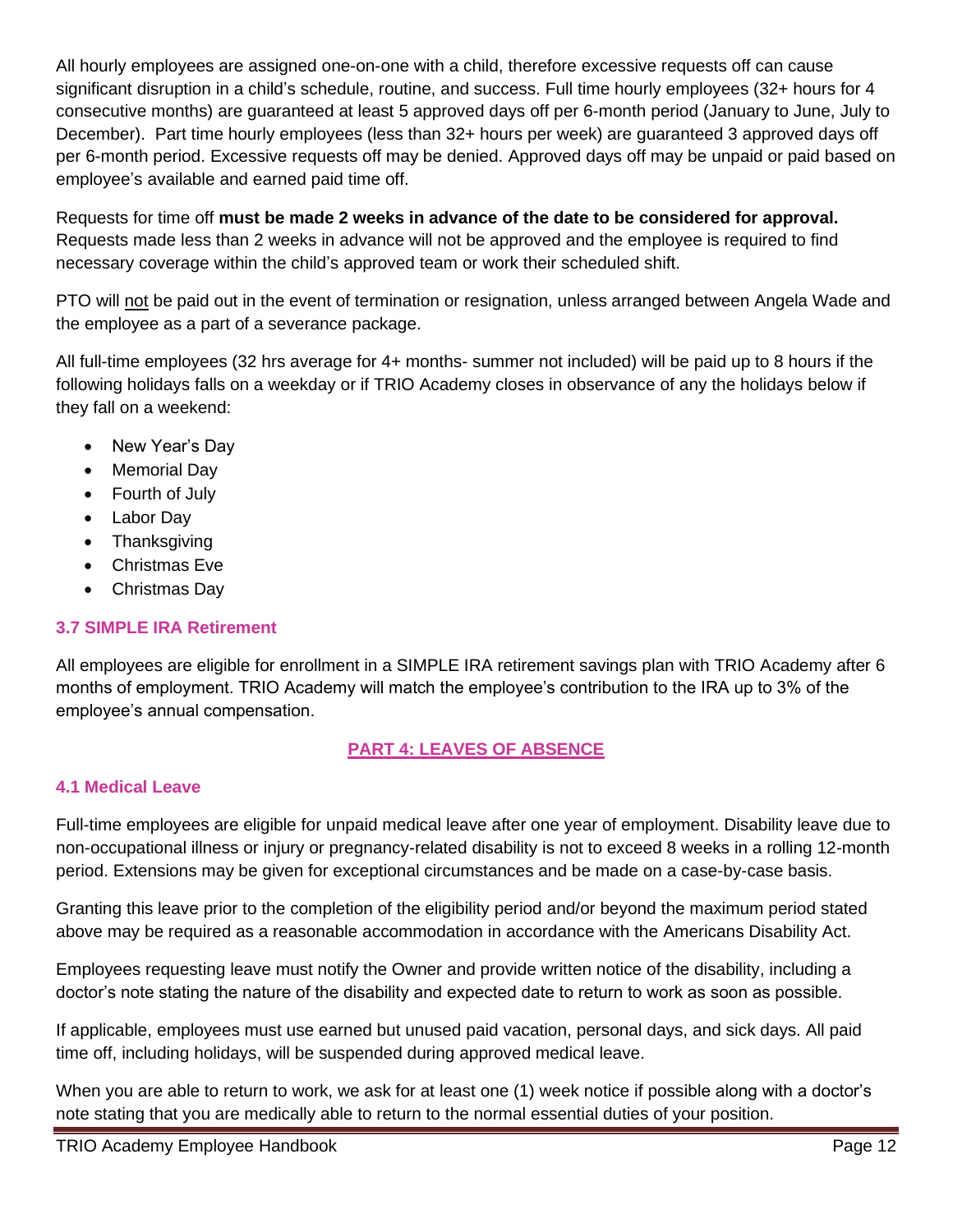We will make every attempt to return you to the same or similar position that you held prior to the disability leave, subject to our staffing and business requirements. Your continued absence from work beyond the maximum disability leave, as determined by your doctor, may be considered a voluntary termination of your employment.

## **4.2 Personal Leave**

If you do not qualify for other leaves of absence, TRIO Academy may grant you a personal leave of absence without pay under certain circumstances. A written request for personal leave should be presented to management at least two (2) weeks before the anticipated start of the leave. If the leave is requested for medical reasons and you are not eligible for leave under the federal Family and Medical Leave Act (FMLA) or any state leave law, medical certification must be submitted. Your request will be considered on the basis of staffing requirements and the reasons for the requested leave, and your performance and attendance records. Under normal circumstances, a leave of absence may be granted for up to four (4) weeks. An extension may be granted if you submit a written request for extension prior to the end of your leave.

Please notify management of your expected return date. This notification should be made at least one (1) week before the end of your leave.

Upon returning to the company, TRIO Academy will attempt to return you to your original position or to a similar position, subjected to prevailing business considerations. Reinstatement, however, is not guaranteed.

Failure to notify management of your availability to return to work, failure to return when notified, or your continued absence from work beyond the time approved by the company will be considered a voluntary resignation of your employment.

## **4.3 Military Leave**

If you are called into active military service or you enlist in uniformed services, you will be eligible to receive an unpaid military leave of absence. You must provide management with advance notice of your service obligations unless you are prevented from providing such notice by military necessity or it is otherwise impossible or unreasonable for you to provide such notice. If your absence does not exceed applicable statutory limitations, you will retain your reemployment rights and accrue seniority and benefits in accordance with applicable federal and state laws. Please ask management for further information about your eligibility for Military Leave.

If you are required to attend yearly Reserves or National Guard duty, you can apply for an unpaid temporary military leave of absence not to exceed the number of days allowed by law (including travel). You should give management as much advance notice of your need for military leave as possible so that we can maintain proper staffing ratios while you are away.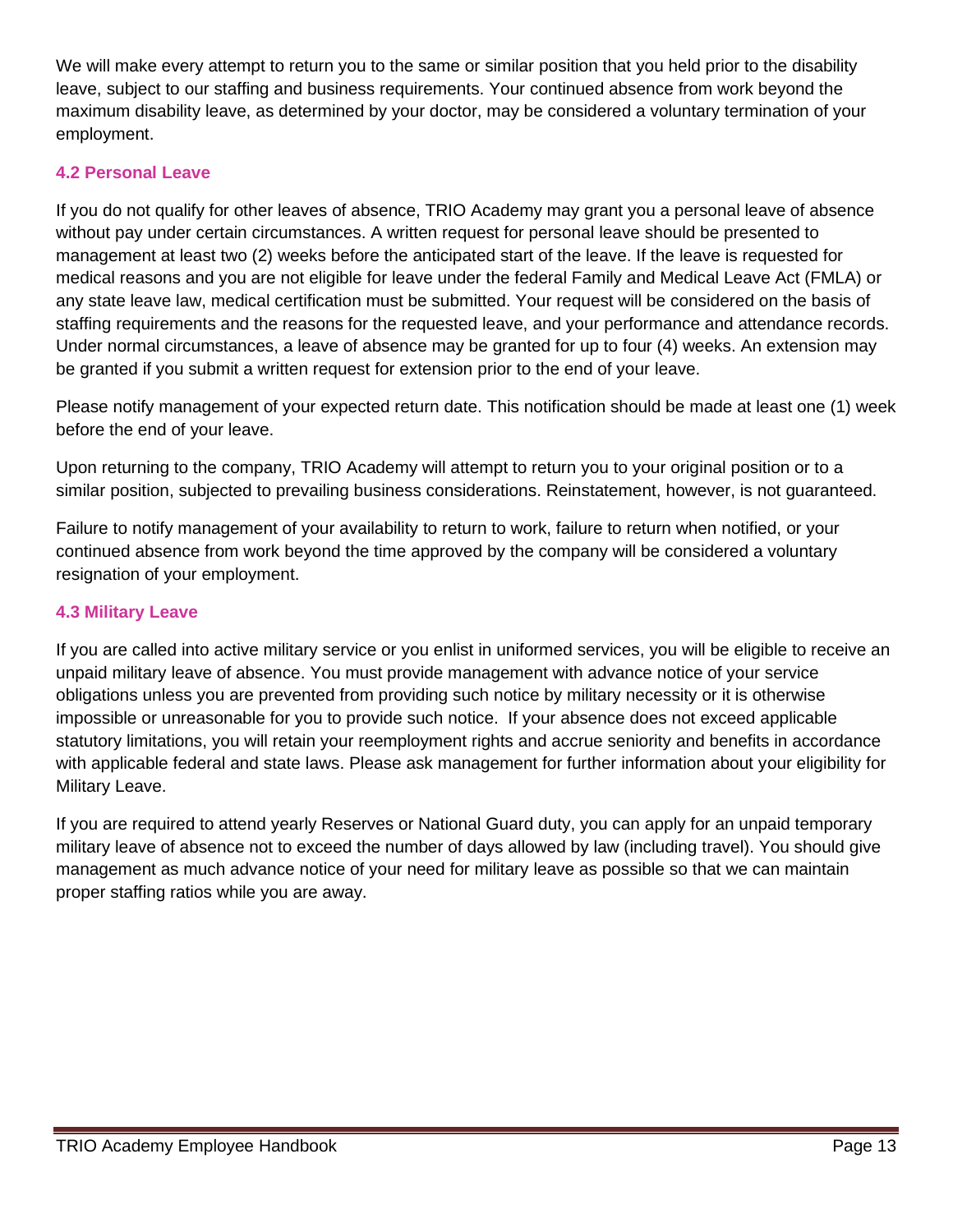#### **PART 5: GENERAL STANDARDS OF CONDUCT**

#### **5.1 Workplace conduct**

TRIO Academy strives to be a positive work environment. It is the responsibility of each employee to assist us in reaching this goal. To do this, we all must follow certain rules of conduct, based on honest, common sense, and fair play.

Due to possible differences of opinion in what constitutes proper workplace conduct, it is helpful to determine and enforce rules to which all can abide. Unacceptable conduct may be subject to disciplinary action up to and including termination, in the company's sole discretion. The follow are some examples, but not all, which can be considered unacceptable.

- Providing false or misleading information on employment application, new hire paperwork, or in an interview resulting in hiring.
- Stealing, removing, or damaging TRIO Academy property or a co-workers property, and/or disclosure of confidential information.
- Completing time records for a co-worker.
- Failure to follow lawful instructions of management or supervisors.
- Failure to perform assigned position duties.
- Violation of Punctuality and Attendance policy, including, but not limited to irregular attendance, habitual lateness, or unexcused absences.
- Gambling on company property.
- Careless destruction or damage to company assets/equipment or possessions of another employee.
- Wasting work materials
- Performing work of a personal nature while working.
- Unsatisfactory job performance.
- Violation of the Solicitation and Distribution policy.
- Violation of the Harassment or Equal Employment Opportunity policies.
- Violation of the Communication and Computer Systems policies.
- Violation of safety rules and policies.
- Violation of TRIO Academy's Drug and Alcohol-Free Workplace policy
- Violation of TRIO Academy's Workplace Violence policy by fighting, threatening or disrupting the work of others.
- Any other violation of a company policy.

Not every type of misconduct can be listed above. Remember that all employees are employed *at-will* and TRIO Academy reserves the right to impose whatever discipline it chooses, or not at all, in a certain situation. Each situation is dealt with individually and nothing in this handbook should be considered a promise of specific treatment in any given situation. TRIO Academy will make every attempt to use progressive discipline, but reserves the right to terminate an employee at any time for any reason.

#### **5.2 Punctuality and Attendance**

Attendance and punctuality is important at TRIO Academy. Our clients depend on our services to help them, so we should make every effort to attend scheduled shifts each day and on time. Unnecessary absences and lateness are disruptive, expensive, and place an unfair burden on your fellow employees and supervisors. We expect excellent attendance from each of our employees. Excessive absenteeism or tardiness will result in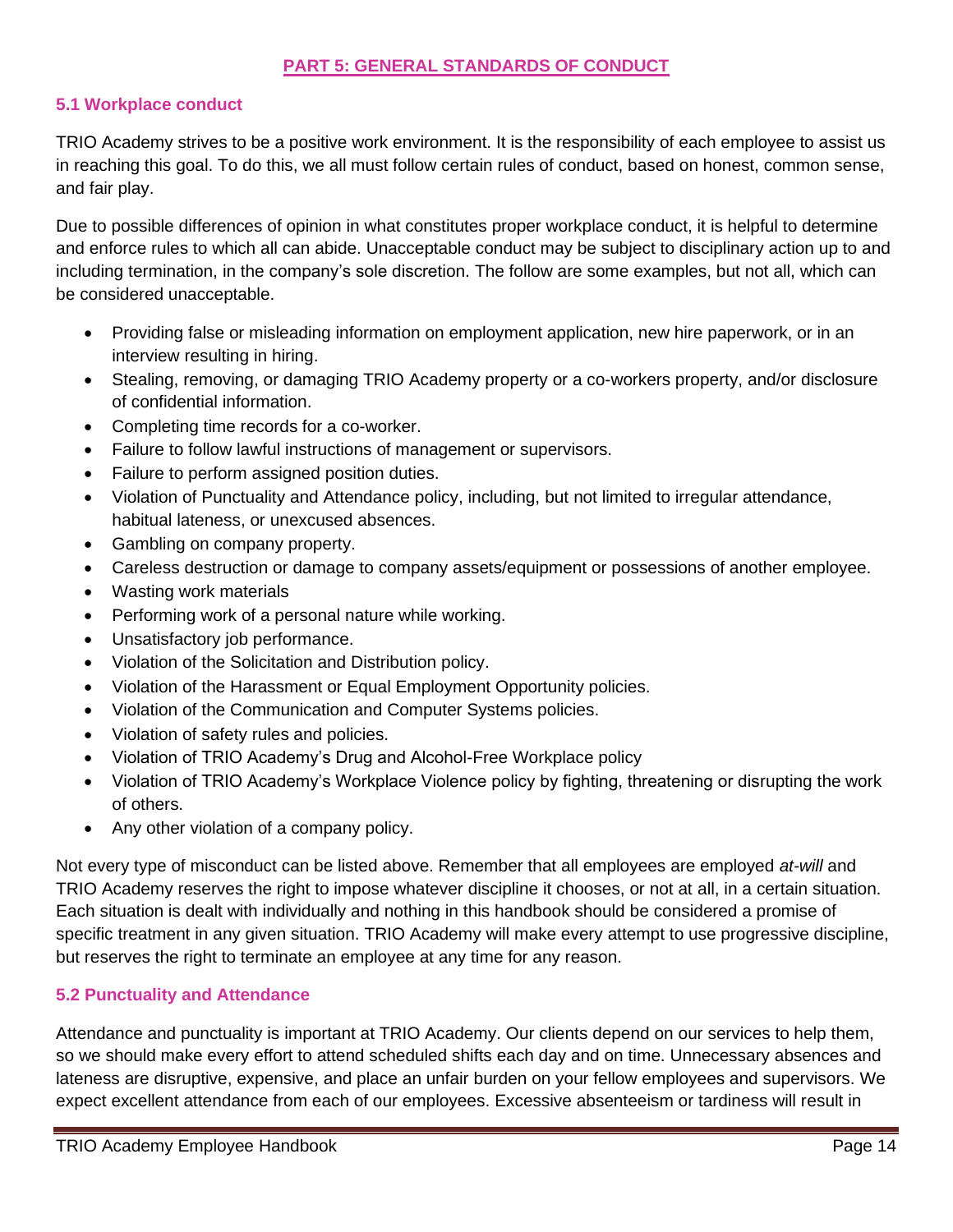disciplinary action up to and including discharge. **Employees will be paid for up to 15 minutes** *before* **their scheduled start time to prepare for the session. This time is paid if the employee is engaging in TRIOrelated activities. In addition, employees that close at the end of the day may be paid for up to 15 minutes** *after* **their scheduled end time if they are engaged in TRIO-related activities such as cleaning.**

However, we do recognize that there are times when absences and tardiness cannot be avoided. In these situations, it is expected that a supervisor be notified as soon as possible, but no later than the start of your work day. Asking another person (co-worker, friend, or relative) to give this notice is improper and will be grounds for disciplinary action. Please call and report the nature of your illness and expected duration for each day that you are absent.

Unreported absences of three (3) work days will generally be considered voluntary resignation of your employment with TRIO Academy.

# **5.3 Use of Communication and Computer Systems**

TRIO Academy's communication and computer systems should be used for business purposes during working time only. Limiter personal storage is permitted if it does not hinder the performance of job duties or violate any company policy. This policy includes email and internet systems provided by TRIO Academy. Users should have no legitimate expectation of privacy in regard to their use of TRIO Academy systems.

TRIO Academy may access all email systems and obtain past and current email messages without notice to the users of the system when the company believes that it is appropriate to do so. Reasons for this may include, but are not limited to: maintaining the system, preventing or investigating claims of system abuse or misuse, assuring compliance with software copyright laws, obeying legal and regulatory requests for information, and guaranteeing that the company operations continue appropriately during an employee's absence.

TRIO Academy may also review internet usage to ensure that such use with company property or communication sent via the internet with company property is appropriate. Reasons for this may include, but are not limited to: maintaining the system, preventing or investigating claims of system abuse or misuse, assuring compliance with software copyright laws, obeying legal and regulatory requests for information, and guaranteeing that the company operations continue appropriately during an employee's absence.

The company's policies prohibiting harassment, in their entirety, apply to the use of the company's communication and computer systems. No one may use any communication or computer system in a manner that may be interpreted by others as harassing or offensive based on race, national origin, sex, sexual orientation, age, disability, religious beliefs, or any other characteristic protected by federal, state, or local law.

The communication and computer systems may not be used to solicit for religious or political causes or outside organizations.

Since the company's communication and computer systems are meant for business use, all employees must inform management of any private access codes or passwords upon request.

No employee may access or attempt to access another employee's computer system without appropriate authorization.

Violations of this policy may be subject to disciplinary action up to and including discharge.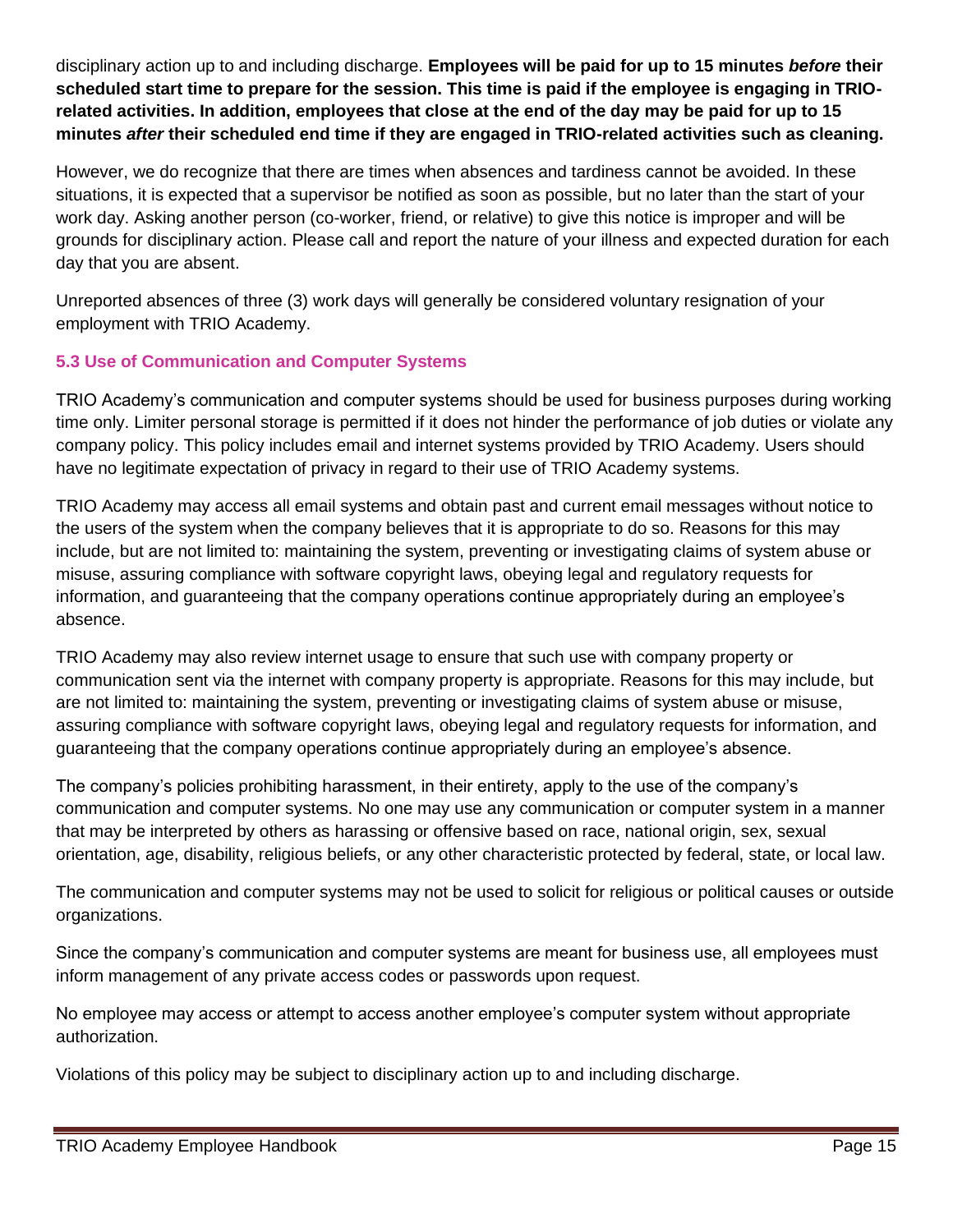#### **5.4 Use of Social Media**

TRIO Academy understands that employees may maintain a blog or web page or participate in social networking like Twitter, Facebook, LinkedIn, or other similar site. In order to protect the company's interest and ensure that employees focus on their position responsibilities, employees must abide by the following rules:

- 1. Employees should not post on a blog or webpage or participate on a social networking site during work time or at any time with company equipment or property.
- 2. All rules regarding confidentiality and proprietary business information apply in full to blogs, web pages, and social networking. Any information that cannot be shared in a conversation, note, or email should not be disclosed in a blog, web page, or social networking site.
- 3. When posting to a blog, web page, or social networking site, if the employee mentions the company along with a political opinion or any opinion regarding the company's actions, the post MUST also include a disclaimer. The disclaimer should state that the opinion expressed is his/her personal opinion and not the company's position. This is needed to preserve the company's good will in the marketplace.
- 4. Company policies regarding non-harassment, discrimination, and workplace violence apply to postings on blogs, web pages, and social networking sites. For example, posts that include discrimination or anything obscene, defamatory, libelous, or threatening is forbidden.
- 5. TRIO Academy encourages all employees to remember the speed and manner in which information posted in a blog, web page, and/or social networking site is received and can be misunderstood by readers. Employees must use their best judgement and consult with their supervisor on any questions that may arise.

Failure to follow these guidelines may result in discipline, up to and including termination.

## **5.5 Camera Phone/Recording Devices**

No employee may use the camera function on any phone while on company property while performing work for the company unless specifically approved for business purposes. This policy helps to ensure confidentiality and to avoid possible issues with sexual harassment and loss of productivity.

The use of tape recorders, dictaphones, or other voice-recording devices while performing work anywhere on company property is also prohibited. This includes recording conversations or activities of other employees or management. The exception is when the device was provided to your or approved by the company and is used solely for legitimate business purposes.

When using cameras or recording devises for business purposes, a release must be signed by the client/guardian prior to use.

#### **5.6 Inspections**

TRIO Academy reserves the right to require employees (while on client property or on company business) to agree to the inspection of their persons, personal possessions and property and work areas. This includes workstations, packages, handbags, briefcases, and other personal possessions or places of concealment, as well as personal mail sent to the company or to its clients. Employees are expected to cooperate in the conduct of any search or inspection.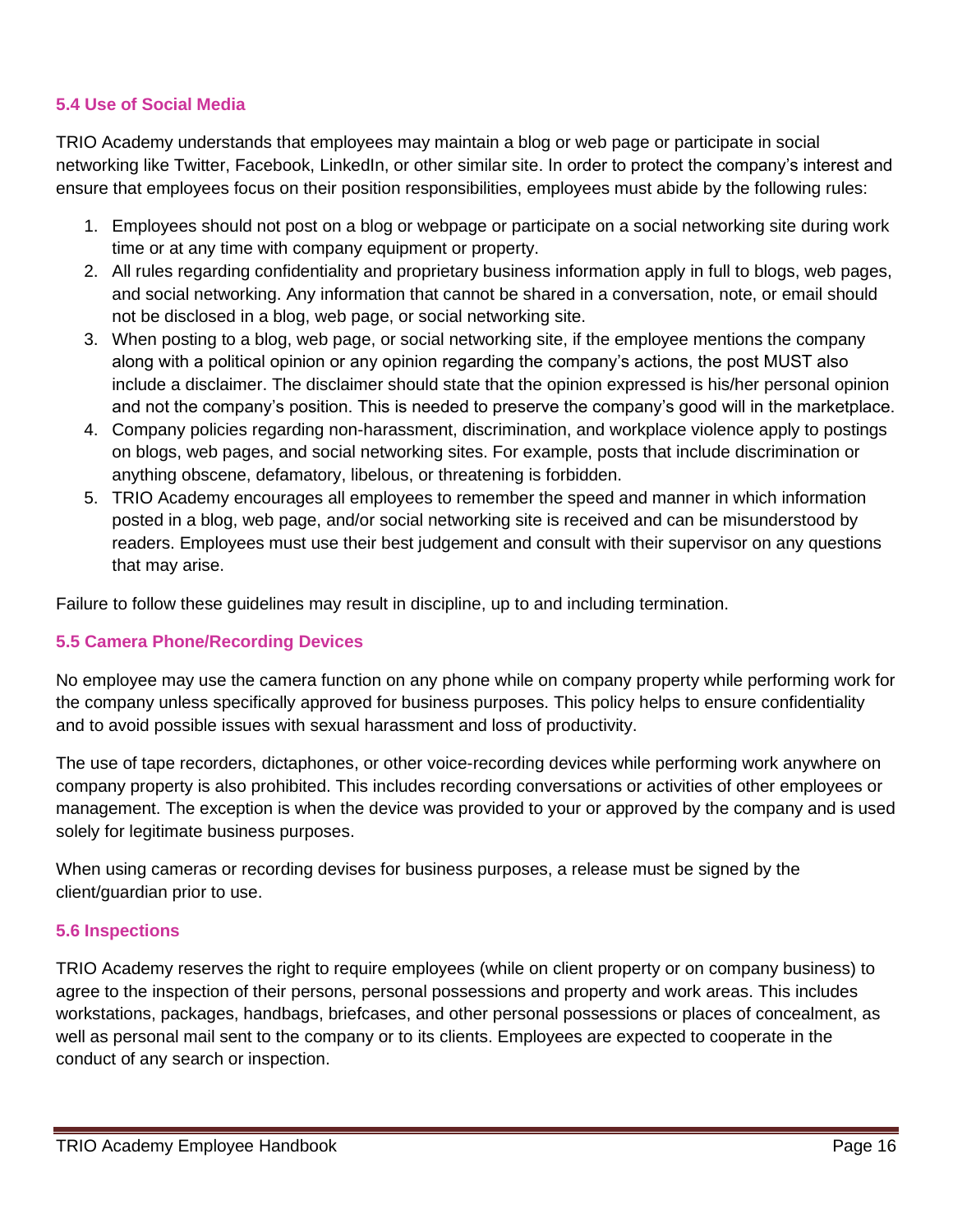#### **5.7 Smoking**

Smoking in prohibited on company property, in all company vehicles, and in client homes.

#### **5.8 Solicitation and Distribution**

To ensure productivity, solicitation by an employee of another employee is prohibited while either employee is on working time. "Working time" is considered to be time that an employee is or should be engaged in performing his/her work responsibilities for TRIO Academy. Solicitation of any kind by non-employees on company premises is prohibited at all times.

Distribution of advertising material, handbills, printed, or written literature of any kind in working areas of the company is not allowed at any time. Distribution of literature by non-employees on company premises is never allowed.

#### **5.9 Confidential Company Information**

It is extremely important that all information relating to the business and clients of TRIO Academy remain confidential at all times. It is imperative that this information not be disclosed to anyone, including company competitors. This information includes, but is not limited to the following types of information:

- Pricing products and new product development
- Company finances
- Software and computer programs
- Marketing strategies
- Clients and potential clients personal information

Any employee who improperly copies, removes (either physically or electronically), uses or discloses confidential information to anyone outside of the company may be subject to disciplinary action up to and including termination. Employees may be required to sign an agreement reiterating this policy.

#### **5.10 Use of Facilities, Equipment and Property including Intellectual Property**

When using company equipment, employees should be careful, perform required maintenance, and follow all operating instructions safety standards guidelines. Please notify your supervisor if any equipment, machines, or tools appear to be damaged, defective, or in need of repair. Prompt reporting could prevent deterioration of equipment and possible injury to employees or clients. Improper, careless, negligent, destructive, or unsafe use or operation of equipment can result in discipline up to and including discharge.

Employees are prohibited from any unauthorized use of the company's intellectual property such as audio and videotapes, print materials, the server, and software.

The company is not responsible for any damage to employees' personal belongings.

#### **5.11 Health and Safety**

The health and safety of all employees and others on company property is of utmost concern to TRIO Academy. Employees are required to be cognizant about workplace safety, including proper operating methods, and recognize potentially dangerous situations or hazards. Any potentially dangerous or unsafe conditions should be reported to management immediately. Any suspicion of a concealed danger present on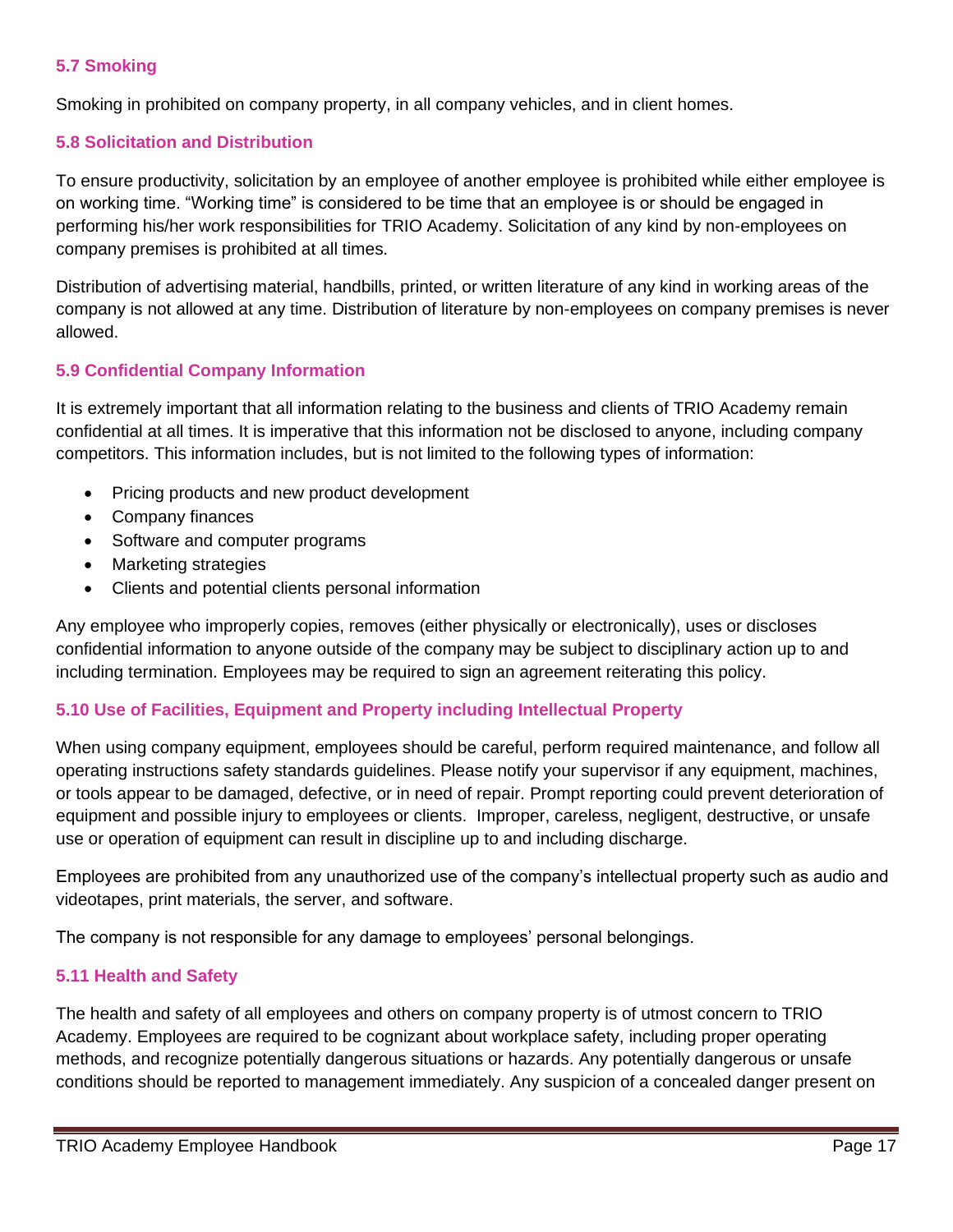the company's property including in product, facility, piece of equipment, process or business practice for which the company is responsible should be brought to the attention of management immediately.

Any workplace injury, accident, or illness of any severity must be reported to the employee's supervisor as soon as possible

#### **5.12 Dress and Personal Appearance**

You are expected to be well groomed, clean, and dressed when arriving at work. Appropriate dress may vary with your position. Employees should wear shoes with a back (over the heel) at all times. These may be opentoe, but employees are encouraged to wear closed-toed shoes for maximum safety. Clothing should be free of inappropriate pictures or words (e.g., drugs, alcohol, sex, etc) and should cover all private areas (cleavage, bra straps, stomachs, upper thighs, and butts). An employee will be asked to change or cover if their attire is not conducive to running, jumping, crawling, sitting on the floor, and/or bending over.

## **5.13 Publicity & Statements to the Media**

All media inquiries should be referred to the Owner. Only the Owner is authorized to make or approve public statements on behalf of the company. Unless specifically approved by the Owner, no employees are authorized to make statements on behalf of the company. Any employee wishing to write and/or publish an article, paper, or other publication on behalf of the company must obtain approval from the Owner prior to the start of the document.

#### **5.14 Operation of Vehicles**

All employees using personal vehicles for conducting company business must possess a current, valid driver's license and have an acceptable driving record. Any change in license status or driving record must be reported to management immediately. Your driver's license must be in your possession while operating a vehicle. Drivers should obey all traffic, vehicle safety, and parking laws or regulations.

Leased vehicles may only be used when authorized by management.

Written consent and understanding from client's parent/guardian is required prior to transporting a client in a personal vehicle.

**The use of portable communication devices while driving is strictly prohibited.** Employees who drive on company business must follow all state or local laws prohibiting or limiting the use of portable communication devices, including cell phones or personal digital assistants. "Use" includes, but is not limited to talking or listening to another person and sending or reading electronic or text message. Regardless of the situation (including slow or stopped traffic), employees should drive to a safe location off the road and stop the vehicle before placing or accepting a call.

## **5.15 Business Expense Reimbursement**

Employees may be reimbursed for approved expenses incurred in the course of business. These expenses must be approved by you supervisor and may include iar travel, hotels/motels, meals, cab fare, rental vehicles, or gas/car mileage for personal vehicles. All expenses incurred should be submitted to the Owner along with receipts in a timely manner.

Employees are expected to exercise restraint and good judgement when incurring expenses. You should contact your supervisor in advance if you have any questions about whether a cost will be reimbursed.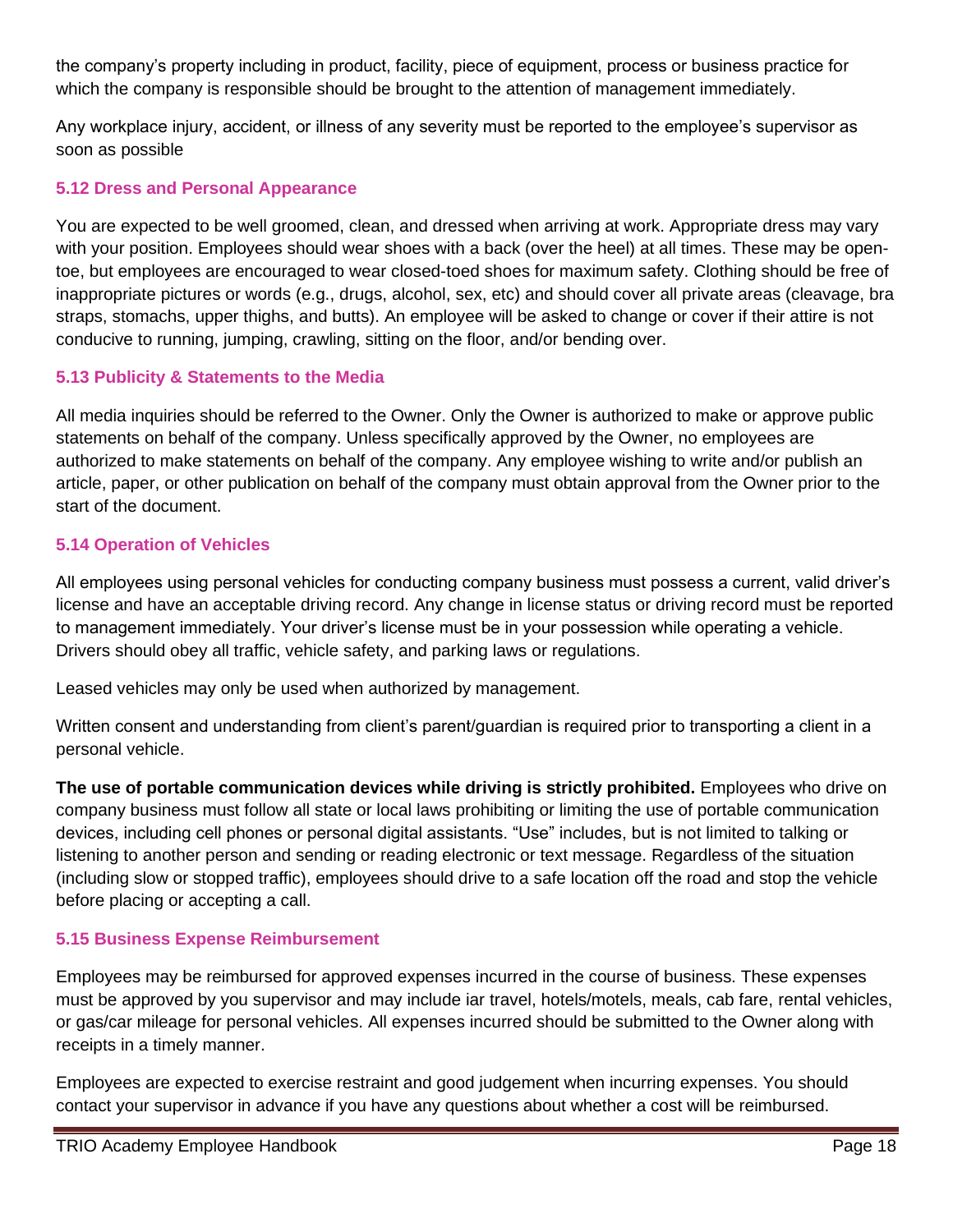#### **5.16 Billing Guidelines**

TRIO Academy processes payroll every 2 weeks. Time worked during the billing period must be completed and accurate prior to turning in by the last Sunday of the pay period by midnight. If there are mistakes in your entered time, you are encouraged to reach out to your supervisor to correct the error.

All technicians and Behavior Analysts/supervisors are require to track their hours through daily progress notes along with their time tracking.

Behavior Analysts and other billing supervisors will complete updates to caseload goals at least one time per month. This is a requirement of the Department of Human Services (DHS) and will be necessary in case of audits. These should be stored in clients' files and sent to families and other care providers to provide coordination of care.

#### **5.17 References**

TRIO Academy will provide references when requested in writing. Responses will be in writing and can include general information regarding the employee such as date of hire, date of termination, and positions held. *Only upper management may provide references.*

#### **5.18 Leaving the Company**

If you decide to leave the company, we request a one (1) month advance notice in order to continue to provide appropriate coverage. Your thoughtfulness is appreciated.

All company property such as keys, company-provided laptop, computers, fax machines, and any other company items must be returned on or before your last day. Employees must also return all confidential information such as billing notes (digital and paper). To the extend permitted by law, employees will be required to repay the company for any lost or damaged company property.

#### **5.19 Exit Interview**

Employees who resign may be asked to participate in an exit interview with management, if possible.